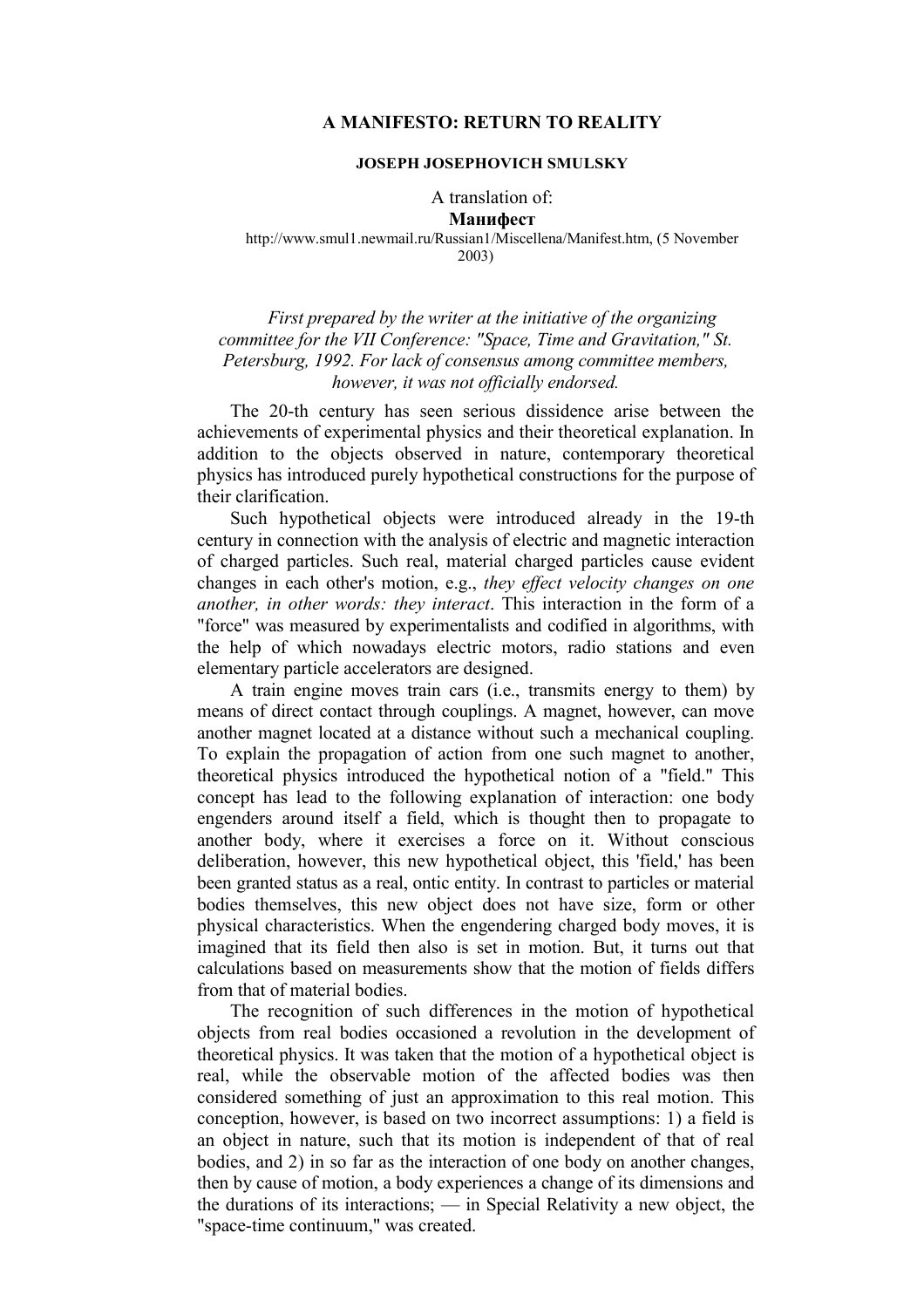At this point a new discipline arose: theoretical physics, the goal of which is to model the world. This was the acknowledged goal; the unacknowledged goal was actually to create a world, which, in the 20-th century effectively was achieved. Theoretical physicists created micro- and macro-worlds, built on hypothetical constructions.

This concocted object, the 'space-time continuum', encompasses only the interaction of charged particles. The universal attraction of all particles to each other, the gravitational action, is nowhere included in this 'continuum'. Thus, theoretical physicists took on the task of creating a field theory that does include gravitational interaction also. To this end, they proffered the hypothesis that a gravitational interaction, or field, also travels at the speed of light. Moreover, they take it, that acceleration which is due to gravity of a particle causes four space (space-time) to be curved. In this way they created the General Theory of Relativity, introducing yet another hypothetical object: *curved* space-time. In contrast to fields, this new object has no substance of the sort known to man through his experience. It is purely a mathematical object. With this step, theoretical physicists seem to have completely cut themselves off from the real world. Such theorists can be totally devoid of senses, i.e., eyes and ears, but still build a model and be convinced, that they discovered the world which they inhabit.

The subsequent stage in creation of new objects appeared with quantum mechanics. The study of scattering of micro-particles, generated via interaction among multiple particles at various points in space and various moments in time, required the use of probabilistic methods to analyze results. This led to the development of so-called 'wave functions' to describe the average characteristics of the motion of groups of particles, a circumstance which, in turn, induced theoreticians to create still another hypothetical object, the "wavicle" (wave-particle), the essence of which, presumably, is distributed throughout all space.

The explanation of the world given by contemporary physics is identical to that of primitive peoples of the distant past, who envisioned various demons and gods to be masters of the winds, fire, light and dark. While primitive peoples imagined these entities to be in the likeness of human beings, contemporary theoretical physicists call on mathematical conceptions. The result is the same, however, imaginary objects are conjured up as if real. In turn, many people have lost their orientation to the factual, ontic environment, so that nowadays superstition and mysticism are widespread and have captivated highly educated even more than common people.

There is a deep disproportion between contemporary experimental and theoretical physics. Man has engaged the Earth, Moon and Sun, penetrated the depths of the Earth and seas, investigated the conditions prevailing in ancient times and projected conditions that may prevail in future epochs. One is convinced of the reality of such natural phenomena and of the nonexistence of otherworldly machinators. But, parallel to this, theoretical physics created an imaginary world, which to a large extent contradicts observed reality. This parallel world contains notions, that are incomprehensible using common sense; so that, man has lost confidence in his judgment. Thus, people began accepting ideas that are both personally and socially destructive, based on nothing but imaginary constructions.

In consequence, it is now *a high priority task to banish this illusory,*